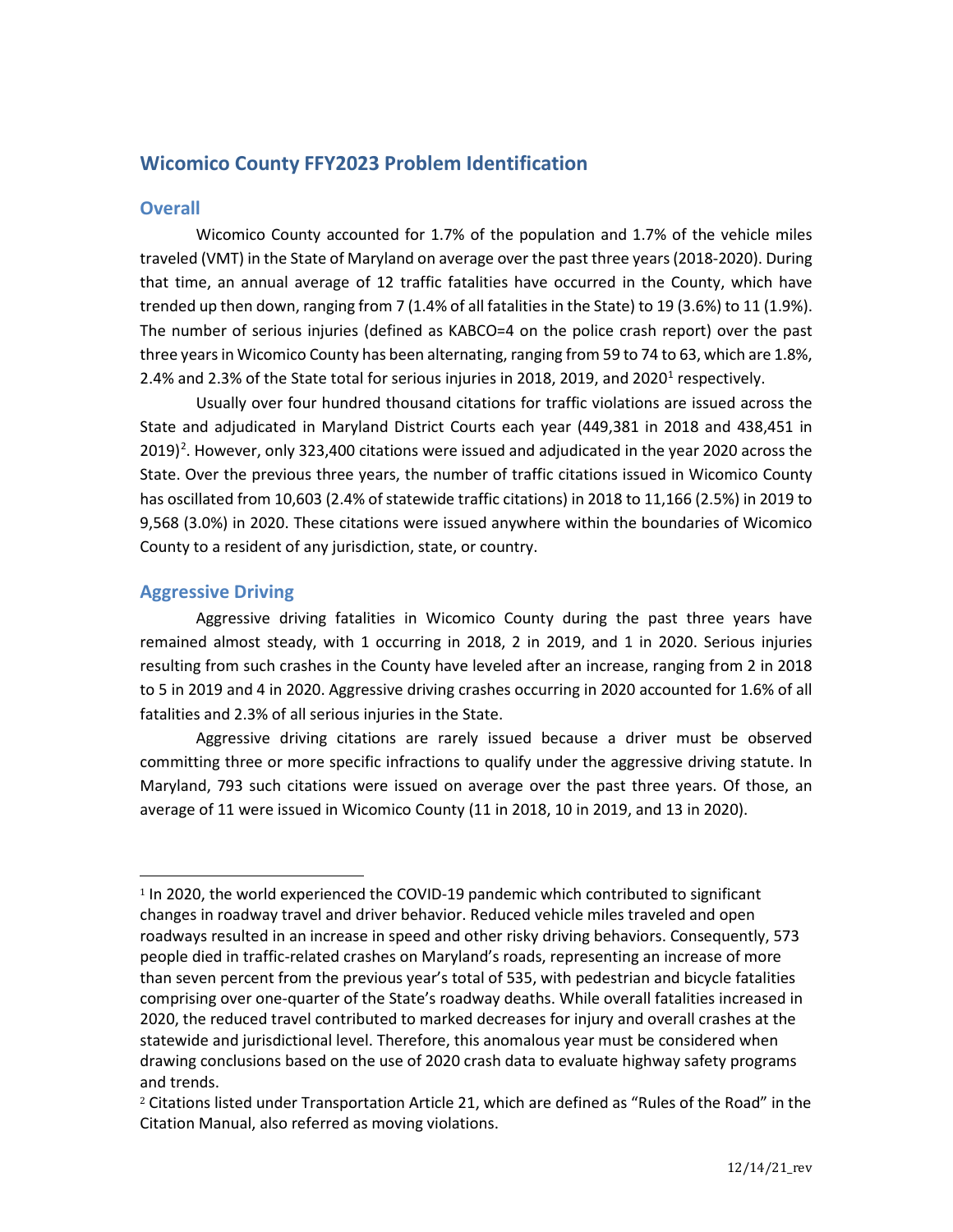## **Distracted Driving**

Since 2018, there have been an annual average of about 5 distracted driving fatalities occurring in Wicomico County. In 2020, distracted driving in the County added 6 deaths to the State's distracted driving fatalities, a point on a trend that has seesawed over the previous three years (1 in 2018 and 9 in 2019). Serious injuries resulting from distracted driving crashes in the County have fluctuated over the past three years, from 29 in 2018 (1.8% of all distracted driving serious injuries in the State) to 36 in 2019 (2.4% of all) to 29 in 2020 (2.4% of all). In 2020, 54.5% of all fatalities and 46.0% of all serious injuries recorded in Wicomico County resulted from distracted driving crashes.

Distracted driving citations issued in Maryland during the past three years have decreased significantly, ranging from 33,655 in 2018 to 33,978 in 2019 and 19,450 in 2020. During the same period, distracted driving citations issued in Wicomico County have seen a significant decrease, ranging from 712 in 2018 to 701 in 2019 and 406 in 2020. As a proportion of the distracted driving citations issued statewide, those handed out in the County accounted for 2.1% in 2018, 2.1% in 2019 and 2.1% in 2020.

## **Impaired Driving**

Over the past three years, an average of 3 impaired driving fatalities occurred per year in Wicomico County. Fatalities from such crashes have risen and fallen, ranging from 1 (0.7% of all impaired driving fatalities in Maryland) in 2018 to 5 (3.3% of all) in 2019 to 3 (2.5% of all) in 2020. Serious injuries resulting from such crashes in the County over the same time period have seen an increase, ranging from 4 in 2018 (0.9% of all impaired driving serious injuries in the State) to 7 in 2019 (1.4% of all) to 10 in 2020 (2.2% of all). In 2020, 27.3% of all fatalities and 15.9% of all serious injuries in Wicomico County resulted from impaired driving crashes, compared to 21.1% of all fatalities and 16.4% of all serious injuries from impaired driving crashes occurring throughout the State.

Impaired driving relates to driving while impaired by alcohol and/or drugs or controlled dangerous substances. Several citations may be issued at the point of an encounter with an impaired driver. Therefore, all judicial figures related to impaired driving will be quantified using arrests, not individual citations. Impaired driving arrests have steeply decreased in Maryland over the past three years, from 18,403 in 2018 to 18,279 in 2019 to 13,651 in 2020. During the same period, impaired driving arrests have trended up then down in Wicomico County, ranging from 398 in 2018 to 527 in 2019 to 431 in 2020. As a proportion of impaired driving arrests in the State, the number of impaired driving arrests in the County accounted for 2.2% in 2018, 2.9% in 2019, and 3.2% in 2020. Of the impaired arrests in the County in 2020, 2.8% were of older drivers (ages 65+) while 5.8% were of younger drivers (ages 16-20).

### **Speeding**

During the past three years, Wicomico County averaged 1 speeding related fatality per year, which have remained relatively constant over that time: 0 in 2018, 2 in 2019 and 1 in 2020. Serious injuries resulting from such crashes in the County over the past three years have been steady, ranging from 3 in 2018 to 4 in 2019 and 5 in 2020. In 2020, 0.9% of statewide speeding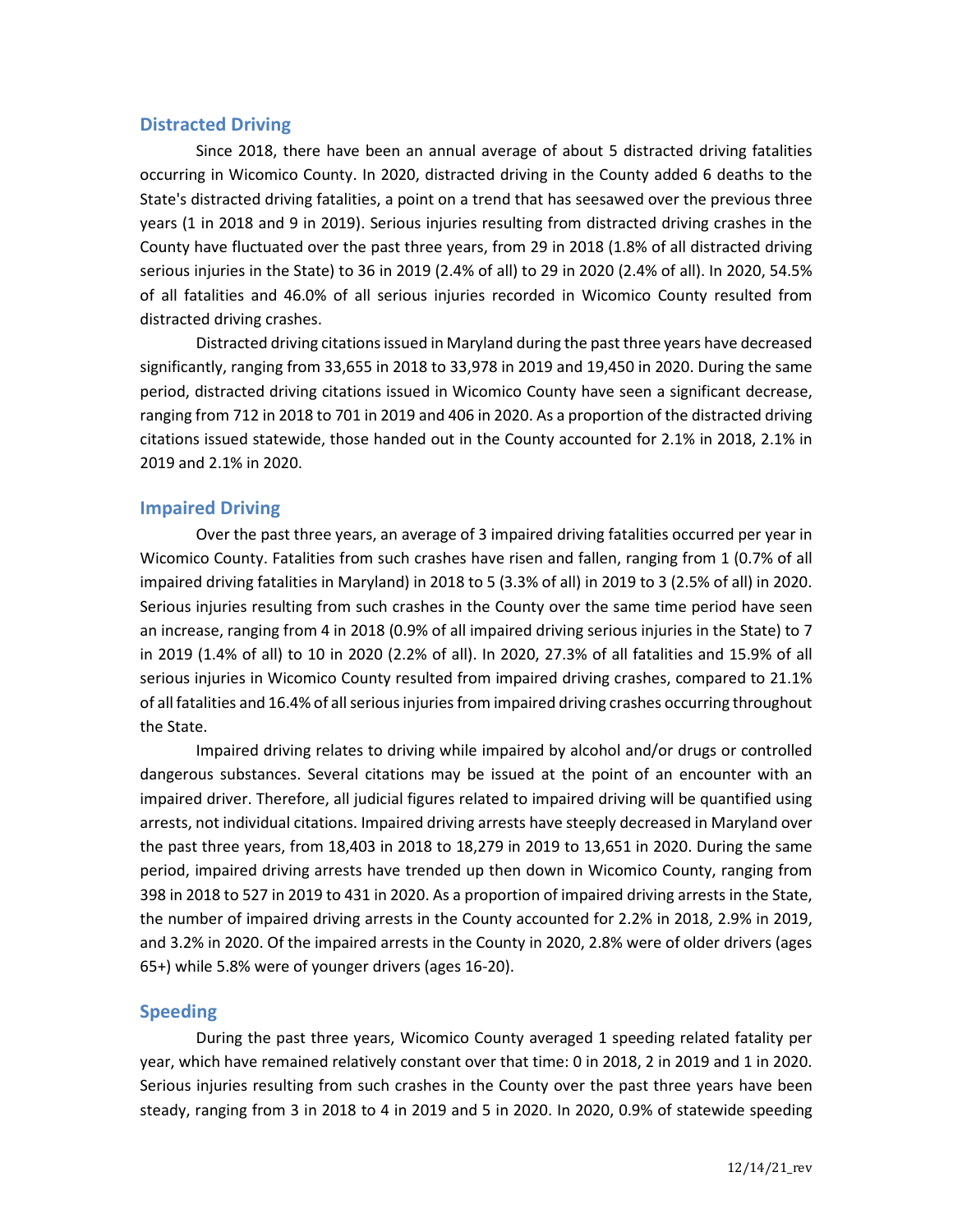related fatalities and 1.7% of statewide speeding related serious injuries resulted from crashes in Wicomico County. Over the same year, 9.1% of all fatalities and 7.9% of all serious injuries recorded in Wicomico County were the result of crashes involving driving speed.

Speeding citations are very common even though those adjudicated through the District Court do not include automated enforcement. Speeding citations issued in Wicomico County have decreased over the past three years, with 5,348 (2.7% of statewide speeding citations), 5,182 (2.8% of statewide), and 4,594 (3.0% of all) issued in 2018, 2019, and 2020, respectively. Statewide speeding citations have steeply decreased over the same three years: 195,649, 182,213, and 151,419. Speeding citations comprised 48.0% of all Wicomico County citations in 2020.

#### **Non-motorists**

Non-motorists are defined here as pedestrians (on foot) and bicyclists. Pedestrian fatalities in Wicomico County have trended up then down over the previous three years, from 0 (2018) to 3 (2019) to 1 (2020), while serious injuries have decreased, ranging from 8 (2018) to 4 (2019) to 0 (2020). The occurrence of bicyclist fatalities in Wicomico County has been infrequent, with 0 in 2018, 0 in 2019, and 1 in 2020, while serious injuries to bicyclists have risen and plateaued, ranging from 0 in 2018 to 3 in 2019 to 2 in 2020.

Very few non-motorist citations are issued throughout the State, to either the pedestrian or the motor vehicle driver. Typically, more violations are issued to drivers, and in Wicomico County 3 were issued to drivers against pedestrians or bicyclists in 2020, while 7 were issued to pedestrians or bicyclists that year. As a proportion of statewide totals (933 and 235), those numbers represent 0.3% and 3.0%, respectively, in 2020.

### **Motorcycles**

Motorcycle rider fatalities have alternated over the past three years in Wicomico County, ranging from 2 (2018) to 6 (2019) to 1 (2020). Serious injuries to motorcyclists have seen an increase, ranging from 6 (2018) to 7 (2019) to 9 (2020). The 2020 figures account for 1.3% of motorcycle rider fatalities and 2.9% of rider serious injuries that occurred in the State.

Maryland has had a universal helmet law in place for several decades, consequently the incidence of unhelmeted motorcyclists involved in a crash is low. The State has averaged 7 unhelmeted motorcycle rider fatalities per year over the past three years, therefore, unhelmeted motorcycle fatalities in Wicomico County have been infrequent (an average of 0 per year). However, 2 seriously injured riders in Wicomico County were unhelmeted in 2020, which is 2.3% of the State total (compared to 1 in 2018 and 0 in 2019).

### **Older Drivers**

In Maryland, older driver safety programs focus on drivers of age 65 years or older. The data presented here on fatalities and serious injuries include any person involved in a crash with an older driver. Older drivers were involved in crashes that resulted in an average of 94 fatalities in Maryland each year (85 in 2018, 105 in 2019 and 91 in 2020). During that time, serious injuries resulting from these crashes in Maryland have seen a significant decrease, ranging from 518 in 2018 to 512 in 2019 to 381 in 2020. Fatal crashes involving older drivers in Wicomico County